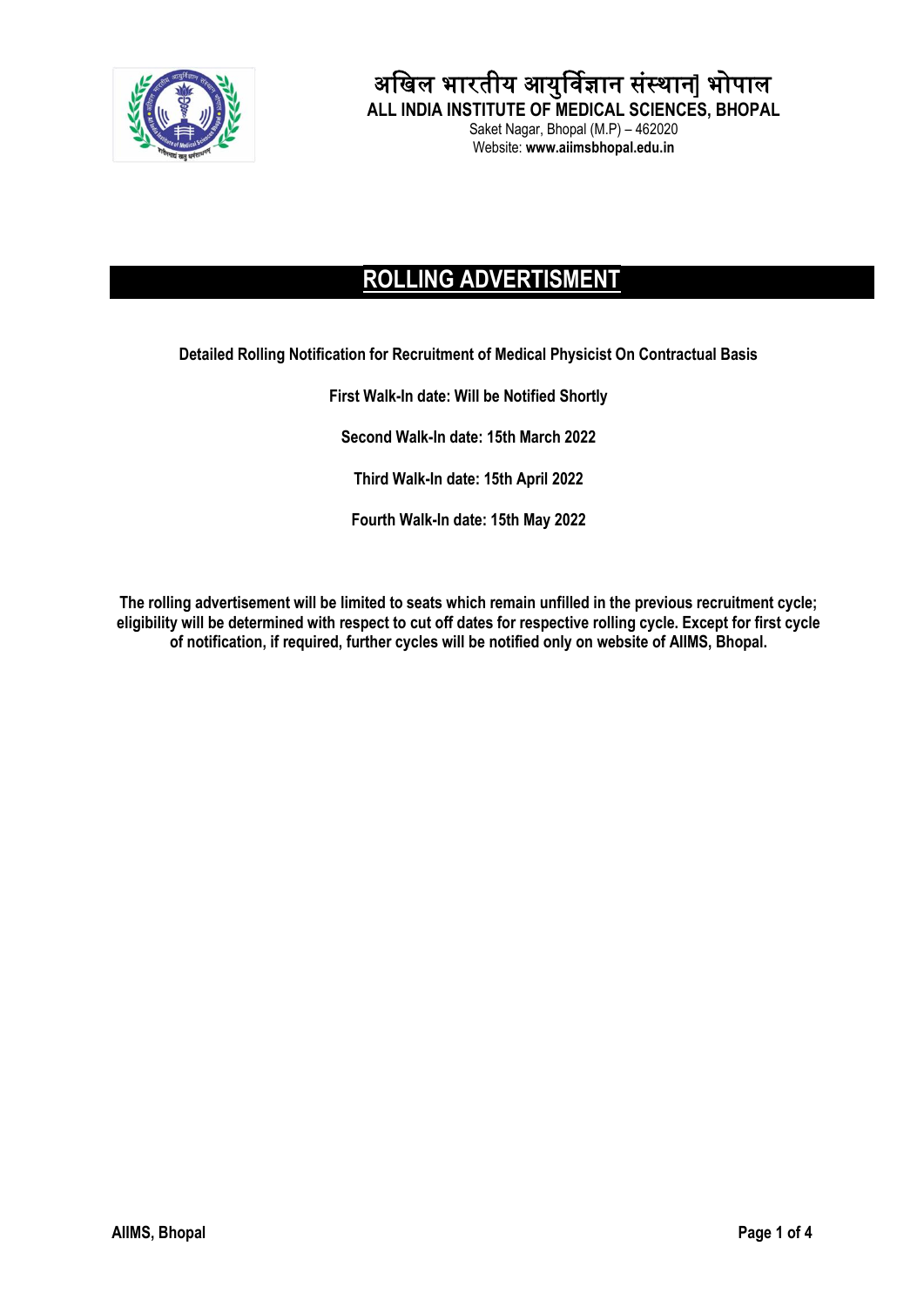

# अखिल भारतीय आयुर्विज्ञान संस्थान] भोपाल

**ALL INDIA INSTITUTE OF MEDICAL SCIENCES, BHOPAL** Saket Nagar, Bhopal (M.P) – 462020

Website: **www.aiimsbhopal.edu.in**

## **Advt. No: Adm-2(3)/Rec./Cont./AIIMS-BPL/2022 Dated: 27/01/2022**

## **WALK-IN-INTERVIEW(Rolling)**

#### **FOR THE POSTS OF MEDICAL PHYSICIST ON CONTRACTUAL BASIS AT AIIMS BHOPAL**

**All India Institute of Medical Sciences, Bhopal will conduct walk-in-interview for the post of Medical Physicist on CONTRACTUAL BASIS for a period of One year or till such time the alternative arrangement are made or regular appointment, whichever is earlier** 

| S.No | Name of<br>the Post                | <b>ELIGIBILITY CONDITIONS</b>                                                                                                                                                                                                                                                                             | Number of<br><b>Posts</b> | <b>Monthly Emolument</b>                       |
|------|------------------------------------|-----------------------------------------------------------------------------------------------------------------------------------------------------------------------------------------------------------------------------------------------------------------------------------------------------------|---------------------------|------------------------------------------------|
| 1    | <b>Medical</b><br><b>Physicist</b> | <b>ESSENTIAL:</b><br>I. M.Sc. in Medical Physics/ Nuclear<br>Medicine or equivalent from a<br>recognized University/ Institution<br><b>OR</b><br>(i) M.Sc. in Physics from recognized<br>University;<br>(ii) A post Graduate Diploma/Degree<br>in Radiological/Medical Physics<br>recognized<br>from<br>a | 04 (3-UR, 1-<br>OBC)      | Rs. 75,000/-<br>month<br>per<br>(consolidated) |
|      |                                    | University/Institute.                                                                                                                                                                                                                                                                                     |                           |                                                |

## **NOTE:**

- *Date of Interview will be Notified Shortly.*
- *Candidate should be present latest by 9.00 AM on the date, time and venue with all relevant documents in original with two photocopies for its verification. The candidates reporting after 10.00 AM, will not be allowed to appear in the verification unless exceptional exigencies*
- *The schedule is tentative and subject to change at any stage depending upon the availability of Selection Panel.*
- *The Director, AIIMS Bhopal reserves the right to reschedule the above date, time and venue at any stage of walk-in-interview.*

#### **1. Important Notes:**

- a) The above vacancy is provisional and subject to variation. The Director, AIIMS Bhopal reserves the right to vary the vacancy as per the Govt. of India rules/circulars and requirements. The reservation is as per the roster provided by the Ministry of Health & Family Welfare, Government of India.
- b) All prescribed qualifications will be counted **as on date of Walk-in-interview**

#### **AIIMS, Bhopal Page 2 of 4**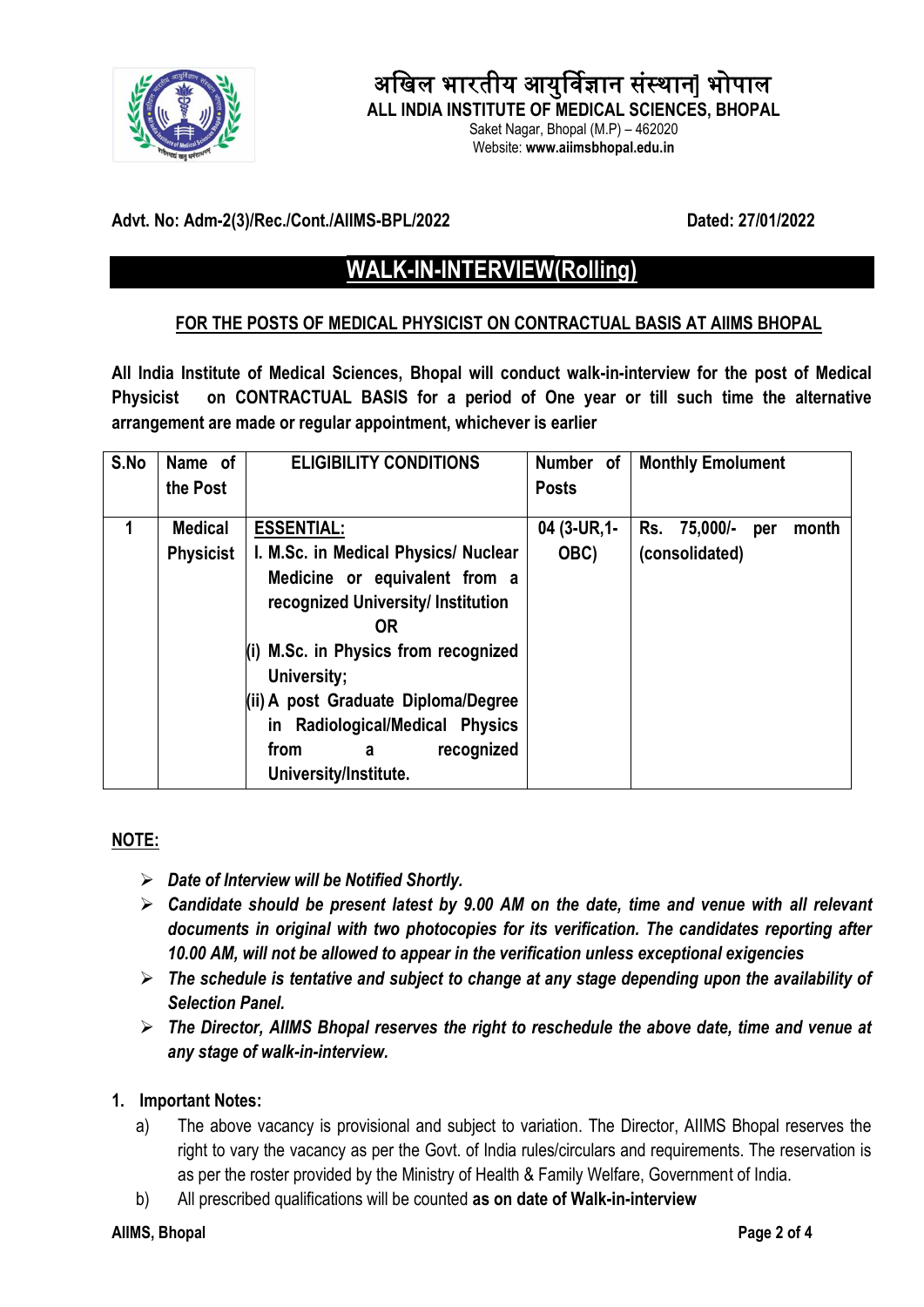- c) The employment will be purely on contractual basis and under no circumstances are linked to regular appointments and cannot be regularized at any stage.
- d) The emoluments will be consolidated in nature as determined by the competent authority.
- e) The appointment can be terminated by the competent authority any time before one year also, without assigning any reason thereof.
- f) Director, AIIMS Bhopal reserve the rights to cancel the advertisement at any point of time without prior notice or fill up less number of posts as advertised depending upon the institutional requirements.

## **2. Application Process:**

Interested Indian Nationals/ persons registered as Overseas Citizen of India (OCI) cardholder under Section 7A of the Citizenship Act, 1955 and fulfilling all the eligibility criteria, are required to visit on the scheduled date with an application and original documents along with two sets of self-attested photocopies of their proof of date of birth, eligibility qualification mark sheets, degrees, experience certificate and other relevant testimonials.

## **3. Application Fees**:

The application fee for General/OBC category Rs. 1,000/-.(Rs. One Thousand Only ) by Way of

Demand Draft drawn in favour of Director AIIMS, Bhopal

- No application fee for PwBD/SC/ST Candidates.
- Fee once remitted will not be refunded.
- **4. From other Institute:** Those who are working in Central/State Government/ /Semi Government/ Autonomous body have to submit "No Objection Certificate" from their respective organization at the time of interview, failing which the candidature may be rejected.

## **5. Age Limit:**

- Age limit refers to completed age in years as on last date of submission of application i.e. the date of walkin-interview.
- **Upper Age Limit: 35 years**.
- **6. Reservation:** As per Government of India rules.
- **7. Place of Interview:** The interview will be held at Medical College of **AIIMS, BHOPAL***No TA/DA will be paid for appearing in the interview.*
- **8. Short Listing**: After scrutiny/ verification of the documents as per eligibility criteria/ conditions, only eligible candidates may appear before the selection committee for interview. Candidates who report for walk-ininterview must bring printed copy of the application form, No Objection Certificate from the current employer and produce all relevant original documents in proof of details furnished in their application at the time of interview.